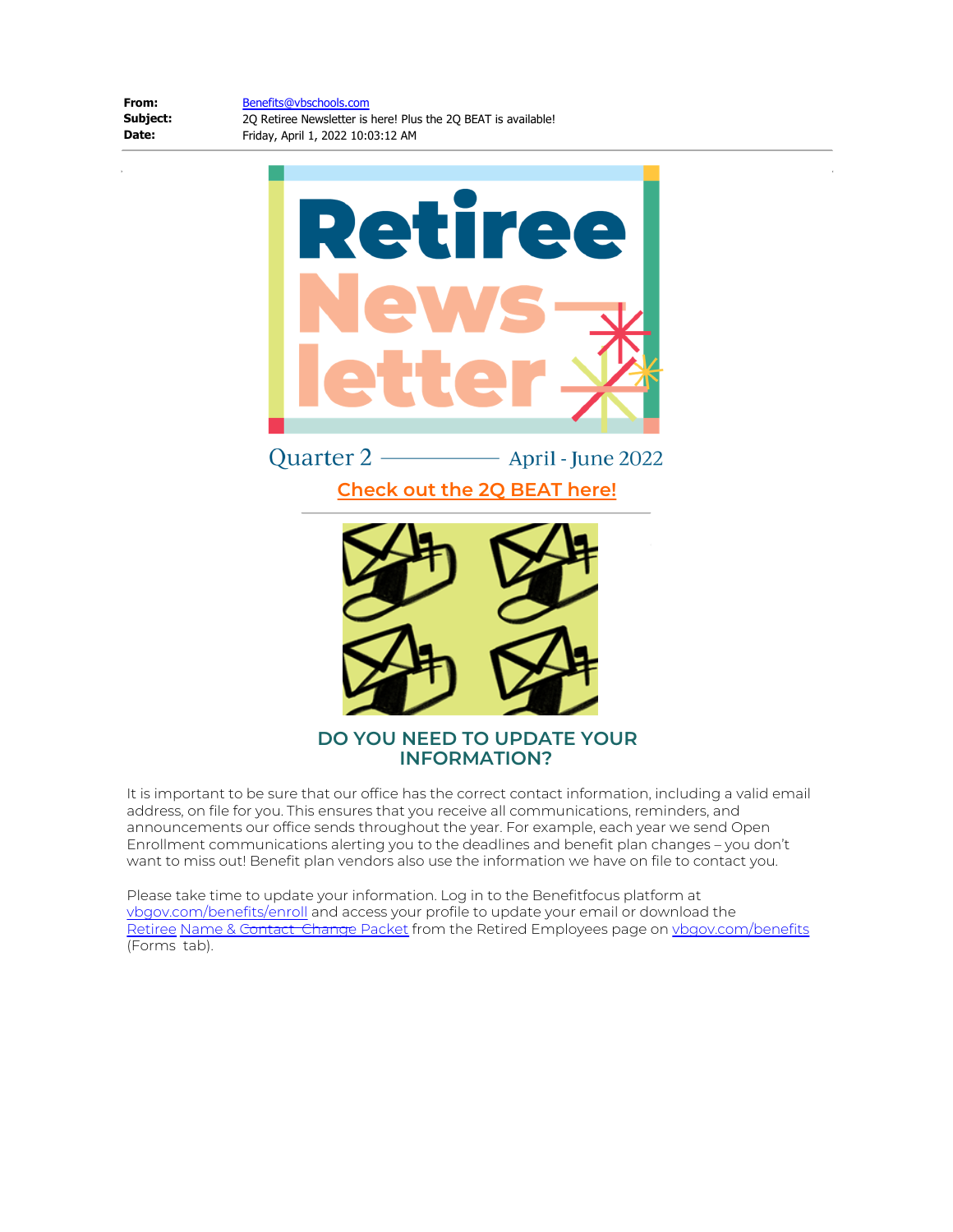## **HAS YOUR LIFE CHANGED? BE SURE TO UPDATE YOUR BENEFICIARIES**

Update whenever you experience a life event, such as marriage or divorce, have children, etc. You have control and can name one or more people as your beneficiary, or even name a trust that you've set up, your estate, or a charity.

Use this plan checklist to log in to each benefit account and update your beneficiaries:

- [HealthEquity](https://my.healthequity.com/ClientLogin.aspx) Health Savings Account
- Virginia Retirement System (VRS) benefits:
	- Defined Benefit, Basic & Optional Life Insurance: [Log in](https://myvrs.varetire.org/login/) to your account and update.
	- o Hybrid Defined Contribution: [Log in](https://accountaccess.icmarc.org/participant/login_vrs.jsp) to your account and update.
- [MissionSquare](https://www.icmarc.org/) [Retirement:](https://www.icmarc.org/) [Commonwealth of Virginia 457](https://www.icmarc.org/) Deferred Compensation Plan (COV 457)
- [Voya](https://vbcps403b.beready2retire.com/) VBCPS 403(b) Retirement Savings Plan



## **ENROLLED IN AN OPTIMA HEALTH PLAN?** THERE ARE THREE EASY WAYS TO FILL YOUR PRESCRIPTIONS!

Your plan includes several helpful tools and resources, including significant prescription drug benefits that allow you to have certain medications and supplies delivered right to your home! For more information on your plan offerings, visit vbgov.com/benefits, select Retired Employees and click on the 2022 Retiree Benefits Guide.

- 1. At a Participating Pharmacy You can fill your prescriptions with any of the participating pharmacies in Optima's large network. However, your prescription coverage has preferred pharmacies (Walgreens, Walmart, and Sam's Club) where you can save money while filling your prescriptions and you're able to get a 90-day supply at these locations (up to a day supply at all other participating pharmacies).
- 2. OptumRx Home Delivery This is a great option for maintenance medications you may be on such as high-blood pressure, cholesterol, etc. By signing up, you will get them delivered right to your mailbox, medication could cost less, and you will receive reminders, so you remember to refill. To learn more, visit optimahealth.com/members or call OptumRx home delivery at 866.244.9113.
- 3. Specialty Drug Pharmacy: Proprium If you need specialty medications or supplies, your doctor will help you get started with Proprium. You can get home delivery for a day supply of specialty medication, such as injectables, and receive personalized assistance.

For more information, download the Optima Health app to manage your prescription benefit or sign in to your account on [optimahealth.com a](https://www.optimahealth.com/)nd click on Pharmacy Resources.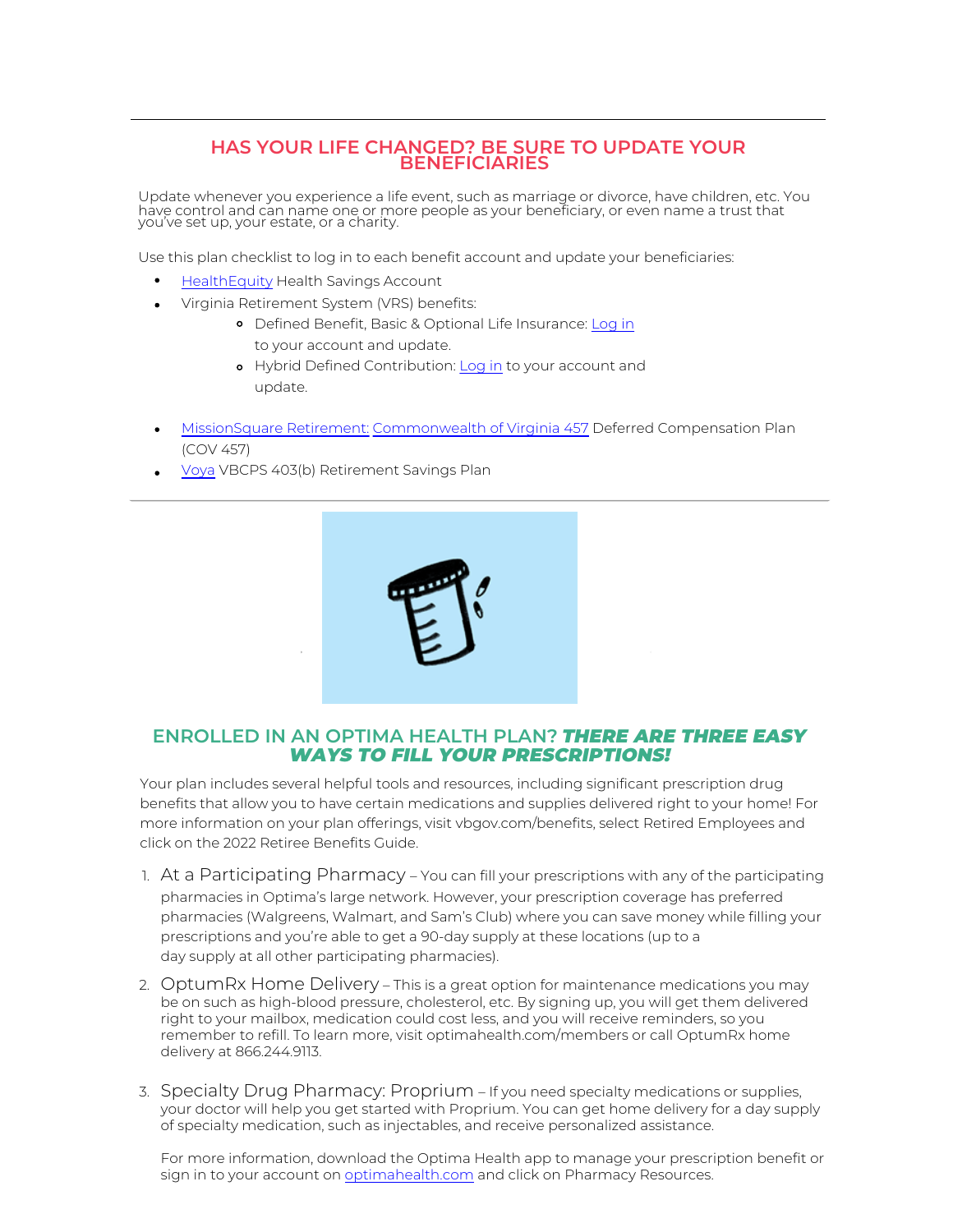# **HEALTH INSURANCE CREDIT**

Retirees formerly working in Food Services, Transportation, and/or Maintenance departments since 07/01/2021 are now eligible for the Health Insurance Credit.

If you retired with at least 15 years of service with VRS, you may be eligible for a health insurance credit that provides you with a reimbursement to assist with the cost of your health insurance premiums.

- If your premiums are being deducted from your VRS pension checks, you will receive this credit automatically.
- If you are paying by direct pay or have another health or dental plan not with Virginia Beach complete the [Request for Health Insurance](https://www.varetire.org/pdf/forms/vrs-45.pdf) [Credit VRS-45](https://www.varetire.org/pdf/forms/vrs-45.pdf) and send to directly VRS.

If you have questions regarding the Health Insurance Credit Form, you can contact VRS at 1.888.827.3847.

# **ATTENTION SCHOOL RETIREES: INFORMATION ON 403(b) ACCOUNTS AND [PLANWITHEASE.COM](https://planwithease.beready2retire.com/?TAM_OP=login)**

Virginia Beach City Public Schools (VBCPS), in partnership with Voya Retirement Insurance and Annuity Company, utilizes [planwithease.com](https://planwithease.beready2retire.com/?TAM_OP=login) (PWE) to provide plan administration for the review and approval of transactions with VBCPS 403(b) participant accounts in accordance with IRS regulations.

For assistance with [planwithease.com,](https://planwithease.beready2retire.com/?TAM_OP=login) contact their customer service associates at 855.464.6928 or customerservice@planwithease.com.

To speak with a local Voya Education Specialist, visit [VBCPS403b.beready2retire.com](https://vbcps403b.beready2retire.com/) and under Message Center, select to schedule an appointment.



# **EXPLORE THE CBO AT [VBGOV.COM/BENEFITS!](https://www.vbgov.com/Site-Info/employees/benefits/Pages/default.aspx)**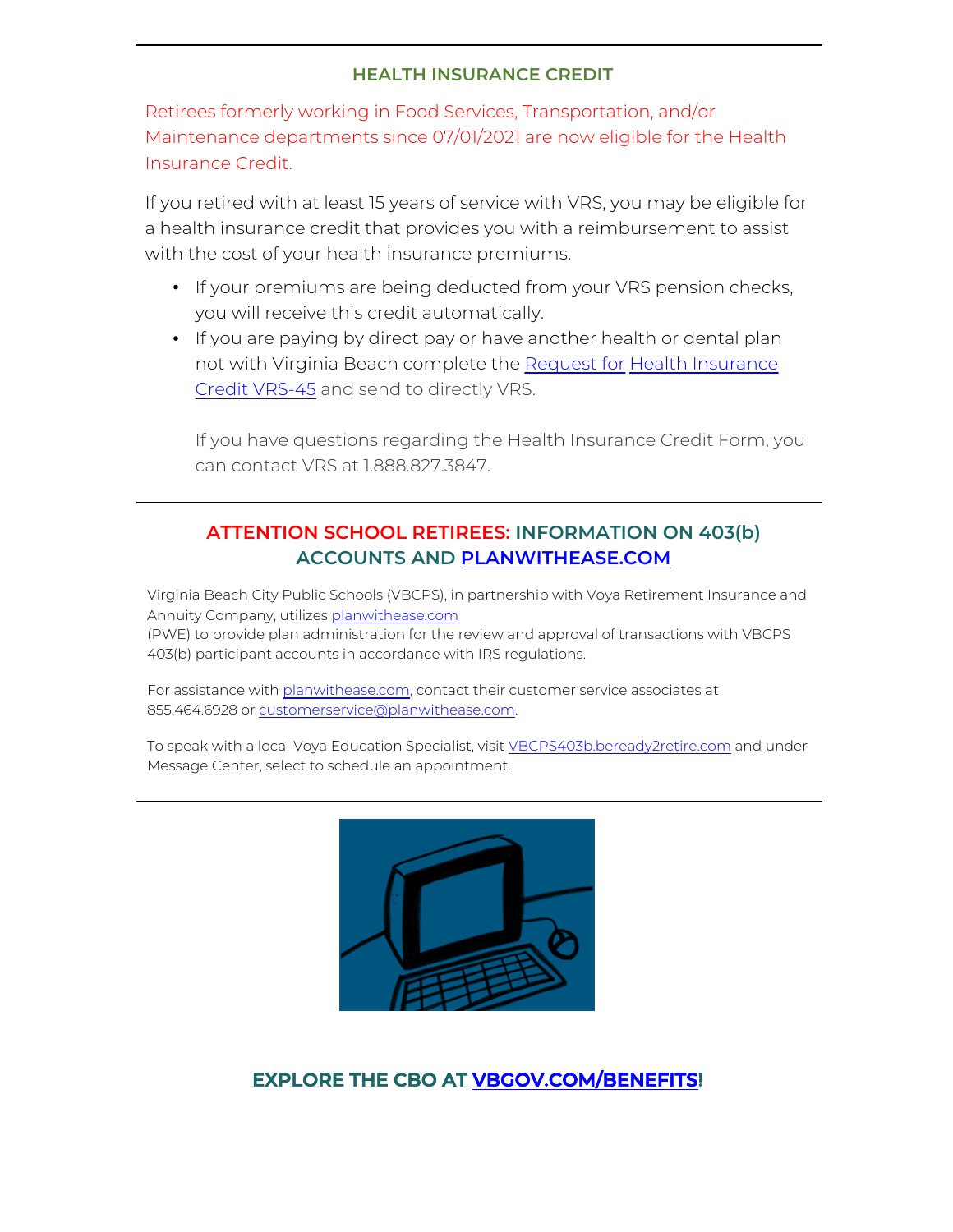- ACCESS EVERYTHING ABOUT YOUR BENEFITS AT [VBGOV.COM/BENEFITS!](https://www.vbgov.com/Site-Info/employees/benefits/Pages/default.aspx) Want to know about our upcoming events? Find it on the Events page. Visit the Retired Employees page to review benefit plan documents, office forms, newsletters, announcements, and more.
- EMPLOYEE BENEFIT SUMMARY REPORT. Go to [vbgov.com/benefits/enroll](https://www.vbgov.com/Site-Info/employees/benefits/Pages/enroll.aspx) and log in to the enrollment platform. From there, you can update dependent information, review and print your benefit summary report, and make election changes when you experience a qualifying life event.
- ACCESS YOUR BEWELL PROGRAM. If you are enrolled in the Optima Health plan through City or Schools, you're eligible to participate in the Beach Employee Wellness (BEWell) program. BEWell makes participating in healthy behaviors and activities easy – and you can earn rewards for participating! Go to [vbgov.com/benefits](https://www.vbgov.com/Site-Info/employees/benefits/Pages/default.aspx) and access the BEWell page for the link to join or access your account any time. From here, you can also view the BEWell Guide, BEWell BEAT newsletters, and electronic screening forms.

## **BECOMING MEDICARE ELIGIBLE SOON? REVIEW PAGES [25 & 26 OF](https://www.vbgov.com/Site-Info/employees/benefits/Documents/Retiree/2022%20Retiree%20Guide.pdf) [THE RETIREE BENEFITS GUIDE](https://www.vbgov.com/Site-Info/employees/benefits/Documents/Retiree/2022%20Retiree%20Guide.pdf) FOR INFORMATION AND RESOURCES AVAILABLE TO YOU.**

# **Calendar**

## Upcoming Office Closures

**Spring Break | Monday, April 11 –Friday, April 15**

Limited staff will be available to respond to calls and emails April 11 - 13, 2022. CBO will be closed April 14 - 15. Please leave a message on the CBO Main Office voicemail at 757.263.1060 or email Benefits@vbschools.com.

The CBO Drop Box is located outside of Plaza Annex, Suite 100 – it's secure and available 24/7 for submission of documents. Documents submitted to the Drop Box will be retrieved and processed after Spring Break.

- **Memorial Day | Monday, May 30**
- **Juneteenth Observance | Monday, June 20**
- **Summer Hours**

The Benefits Office and BEWell program observe Virginia Beach City Public Schools' summer hours, generally occurring from mid-June until mid-August each year. During summer hours, our office is open for operations 7:00 a.m. – 5:30 p.m. Monday – Thursday and is closed Fridays. At the time this document was published, specific dates had not been announced. Refer to the Benefits Office and BEWell site for updates.

| April         |                                                                                                                                                 |                                |                 |               | 2022     |
|---------------|-------------------------------------------------------------------------------------------------------------------------------------------------|--------------------------------|-----------------|---------------|----------|
| <b>MONDAY</b> | <b>TUESDAY</b>                                                                                                                                  | WEDNESDAY<br><b>STATISTICS</b> | <b>THURSDAY</b> | <b>FRIDAY</b> | SAT/SUN  |
| 28 March      | 29                                                                                                                                              | 30                             | 31              | 1 April       | 2/3      |
| 4             | 5                                                                                                                                               | 6                              | $\overline{7}$  | 8             | 9/10     |
| 11            | 12<br>Spring Break   CBO Closed   Spring Break   CBO Closed   Spring Break   CBO Closed   Spring Break   CBO Closed   Spring Break   CBO Closed | 13                             | 14              | 15            | 16/17    |
| 18            | 19                                                                                                                                              | 20                             | 21              | 22            | 23/24    |
| 25            | 26                                                                                                                                              | 27                             | 28              | 29            | 30/1 May |
|               | 3'                                                                                                                                              | 4                              | 5               | 6             | 7/8      |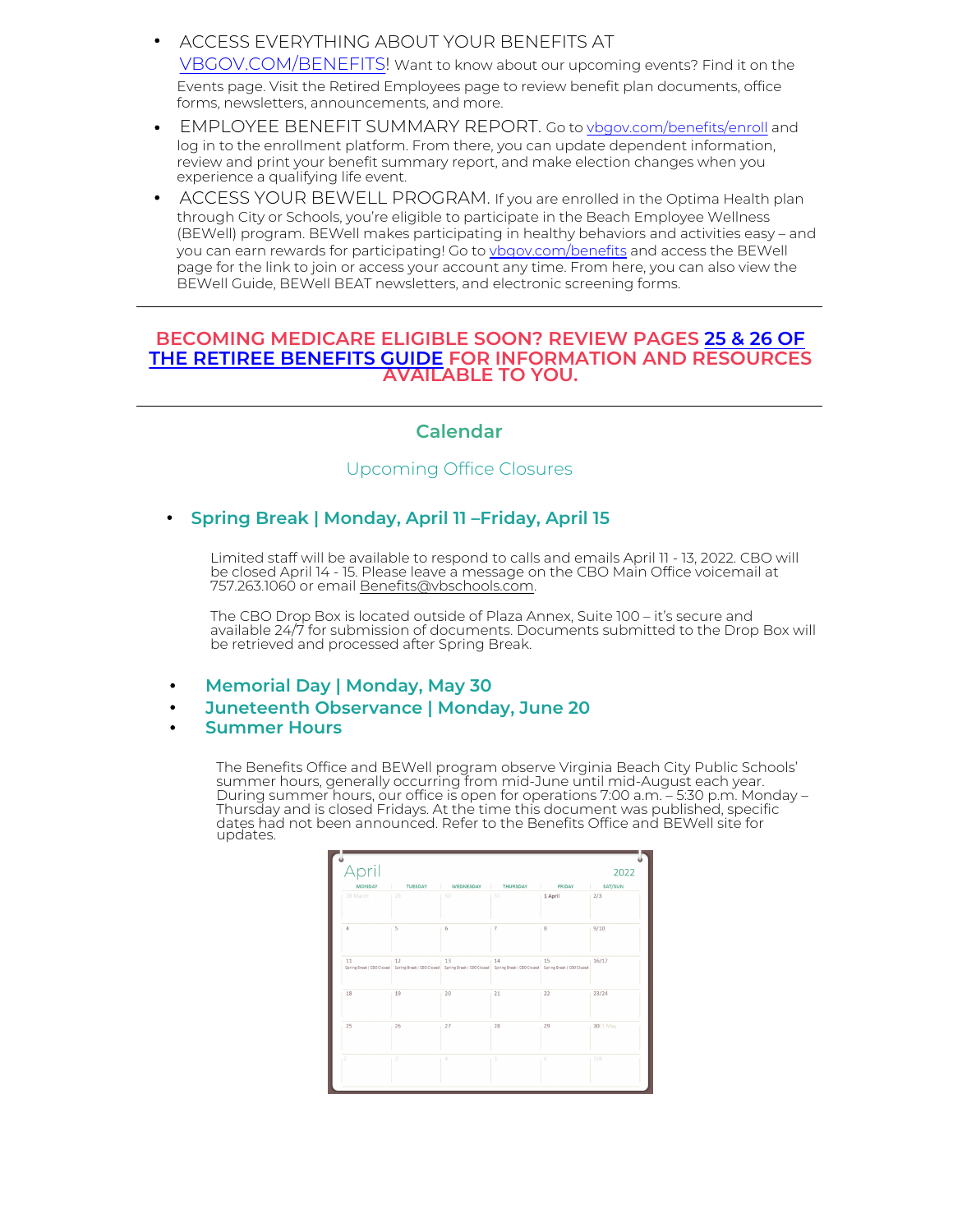| May                             |                |                |                |                                     | 2022       |
|---------------------------------|----------------|----------------|----------------|-------------------------------------|------------|
| <b>MONDAY</b>                   | <b>TUESDAY</b> | WEDNESDAY      | THURSDAY       | <b>FRIDAY</b><br><b>The Company</b> | SAT/SUN    |
| 25 April                        | 26             | 27             | 28             | 29                                  | $30/1$ May |
| $\,2\,$                         | 3              | $\overline{4}$ | 5              | 6                                   | 7/8        |
| $\overline{9}$                  | 10             | 11             | 12             | 13                                  | 14/15      |
| 16                              | 17             | 18             | 19             | 20                                  | 21/22      |
| 23                              | 24             | 25             | 26             | 27                                  | 28/29      |
| 30<br>Memorial Day   CBO Closed | 31             | 1 June         | $\overline{2}$ | 3                                   | 4/5        |

| June                                        |                |                      |                |                                           | 2022                                                                                                                                                                                                                                            |
|---------------------------------------------|----------------|----------------------|----------------|-------------------------------------------|-------------------------------------------------------------------------------------------------------------------------------------------------------------------------------------------------------------------------------------------------|
| <b>MONDAY</b>                               | <b>TUESDAY</b> | WEDNESDAY   THURSDAY |                | <b>FRIDAY</b><br><b>Contract Contract</b> | SAT/SUN<br><b>The Contract of the Contract of the Contract of the Contract of the Contract of the Contract of the Contract of the Contract of the Contract of the Contract of the Contract of the Contract of the Contract of the Contract </b> |
| 30 May                                      | 31             | 1 June               | $\overline{2}$ | 3                                         | 4/5                                                                                                                                                                                                                                             |
| 6                                           | 7              | 8                    | 9              | 10                                        | 11/12                                                                                                                                                                                                                                           |
| 13                                          | 14             | 15                   | 16             | 17                                        | 18/19                                                                                                                                                                                                                                           |
| 20<br>Juneteenth Observance  <br>CBO Closed | 21             | 22                   | 23             | 24                                        | 25/26                                                                                                                                                                                                                                           |
| 27                                          | 28             | 29                   | 30             | 1 July                                    | 2/3                                                                                                                                                                                                                                             |
| 4                                           | 5              | 6                    |                | 8                                         | 9/10                                                                                                                                                                                                                                            |

**Vendor Information** 

# **Contact Our Vendors**

### **Optima Health**

Phone: 757.687.6141 Website: optimahealth.com App: Optima Health

**HealthEquity** (Health Savings Account) Phone: 866.346.5800 Website: healthequity.com **App: HealthEquity** 

**Via Benefits** 

Phone: 833.963.1232 (TTY:711) Website: my.viabenefits.com/vabeach

## **MetLife Dental**

Phone: 800.942.0854 Website: metlife.com/dental App: MetLife US

**EyeMed Vision Care** Phone: 866.939.3633 Website: eyemed.com App: EyeMed

### **Virgin Pulse**

Phone: 888.671.9395 Website: member.virginpulse.com App: Virgin Pulse

**BenefitFocus** Website: vbov.com/benefits/enroll App: Benefitplace